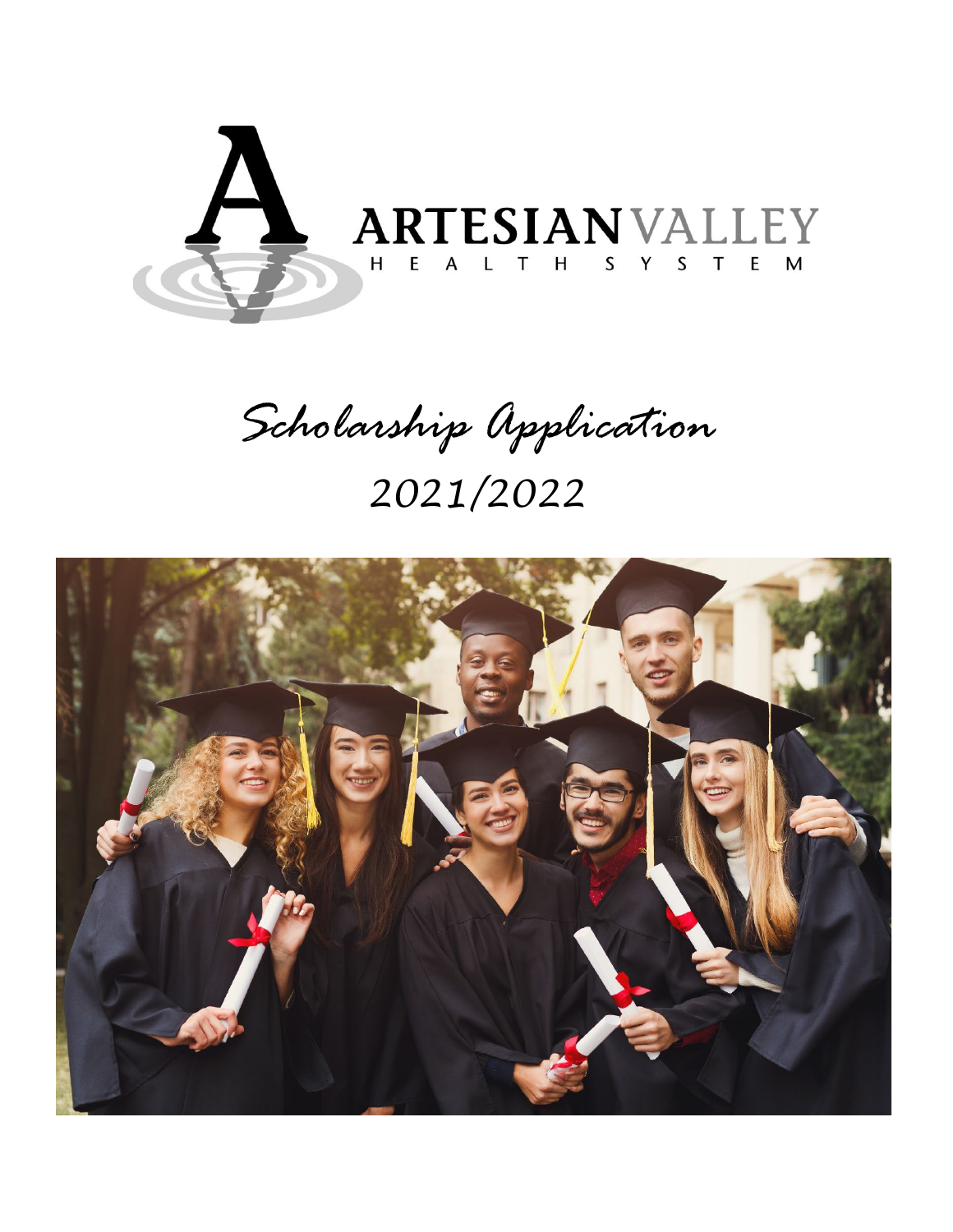

*Scholarship Application* 

**Academic Year 2021-2022**

# **Application Procedure**

### **Eligibility**

Must be a high school senior at Fowler, Meade, Southwestern Heights, or South Gray High School and Intend to pursue a degree in healthcare.

### **Instructions for Application**

- 1. Include a photograph of yourself. With your permission, the photo will be included in our press release, and AVHS social media sites, announcing award recipients.
- 2. Provide two current letters of recommendation. The letters must come from a teacher or school counselor and a non-related family member.
- 3. Write a personal essay that discusses why you have chosen to pursue a degree in healthcare.
- 4. Provide a resume of activities, special recognitions, awards, honors, and work/job experience.
- 5. Complete all sections required on the scholarship application and include all documents requested. Mail the application to Meade District Hospital, Crystal Torres, P.O. Box 820, Meade, KS 67864, or you may deliver the application in person.

#### **Deadline**

The application deadline is Friday, April 29, 2022. We encourage you to apply as early as possible. Applications received after the deadline will not be considered.

#### **Selection Process**

We will notify the applicants receiving the scholarship as soon as the scholarship committee has met and reviewed all the applications.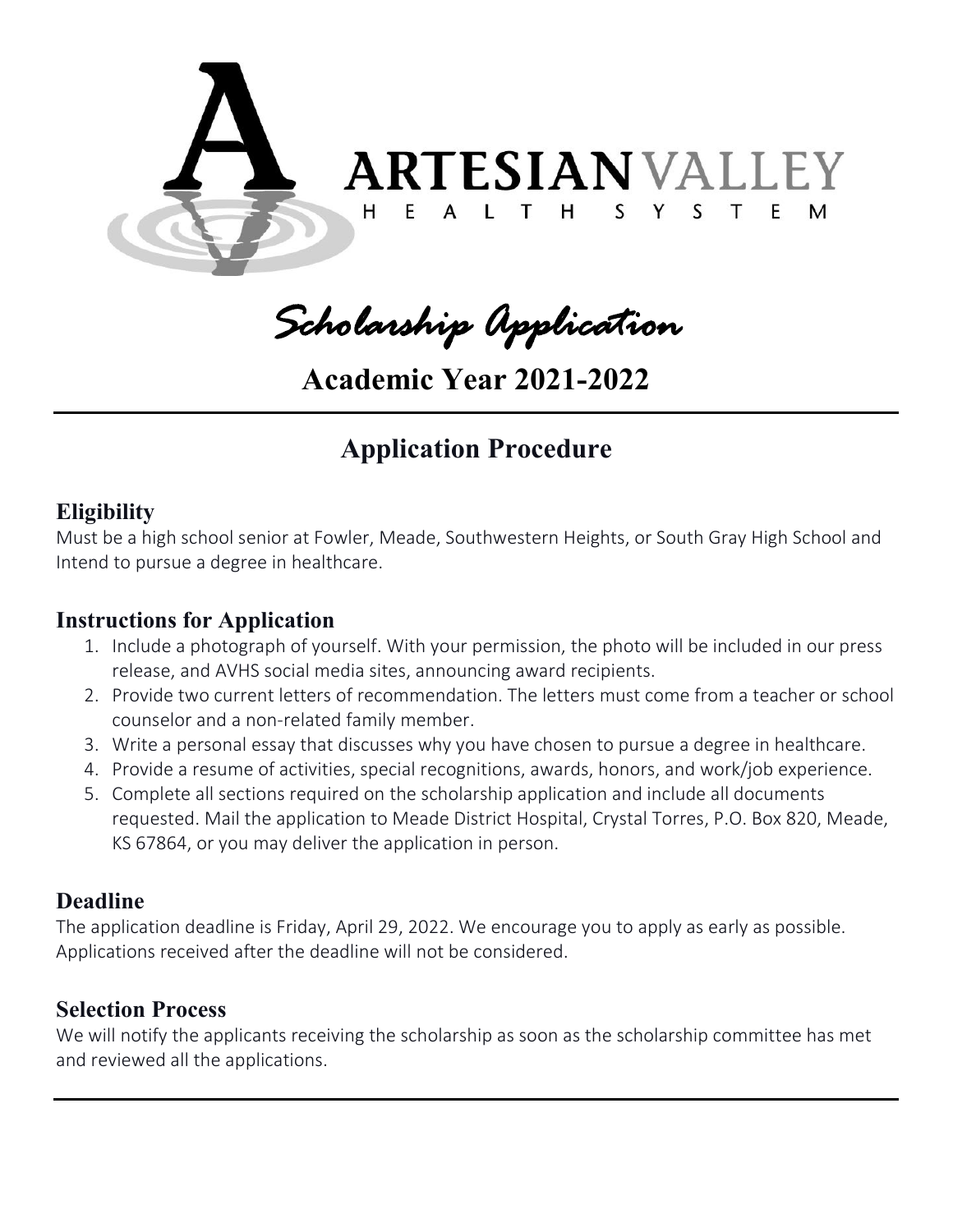## **Section A: General Information**

| First                                                                                                                    | Middle |        | Last |  |
|--------------------------------------------------------------------------------------------------------------------------|--------|--------|------|--|
|                                                                                                                          |        |        |      |  |
| Permanent Mailing Address: Management of the Address of Theorem and The Address of The Address of the Address            |        |        |      |  |
|                                                                                                                          | Number | Street | Apt. |  |
| City                                                                                                                     | County | State  | Zip  |  |
|                                                                                                                          |        |        |      |  |
|                                                                                                                          |        |        |      |  |
|                                                                                                                          |        |        |      |  |
| <b>Section B: High School Information</b>                                                                                |        |        |      |  |
|                                                                                                                          |        |        |      |  |
| <b>Section C: Application Checklist</b><br>Incomplete applications will not be processed.                                |        |        |      |  |
| In support of this application, I have completed and enclosed:                                                           |        |        |      |  |
| Section A<br>Section B<br>Official copy of High School Transcript<br>Photograph<br>Two current letters of recommendation |        |        |      |  |

- $\Box$  Essay
- $\Box$  Resume of activities, special recognitions, awards, honors, and work/job experience

Applicant's Signature: \_\_\_\_\_\_\_\_\_\_\_\_\_\_\_\_\_\_\_\_\_\_\_\_\_\_\_\_\_\_\_\_\_\_\_\_\_\_\_\_\_\_\_ Date: \_\_\_\_\_\_\_\_\_\_\_\_\_\_\_\_\_